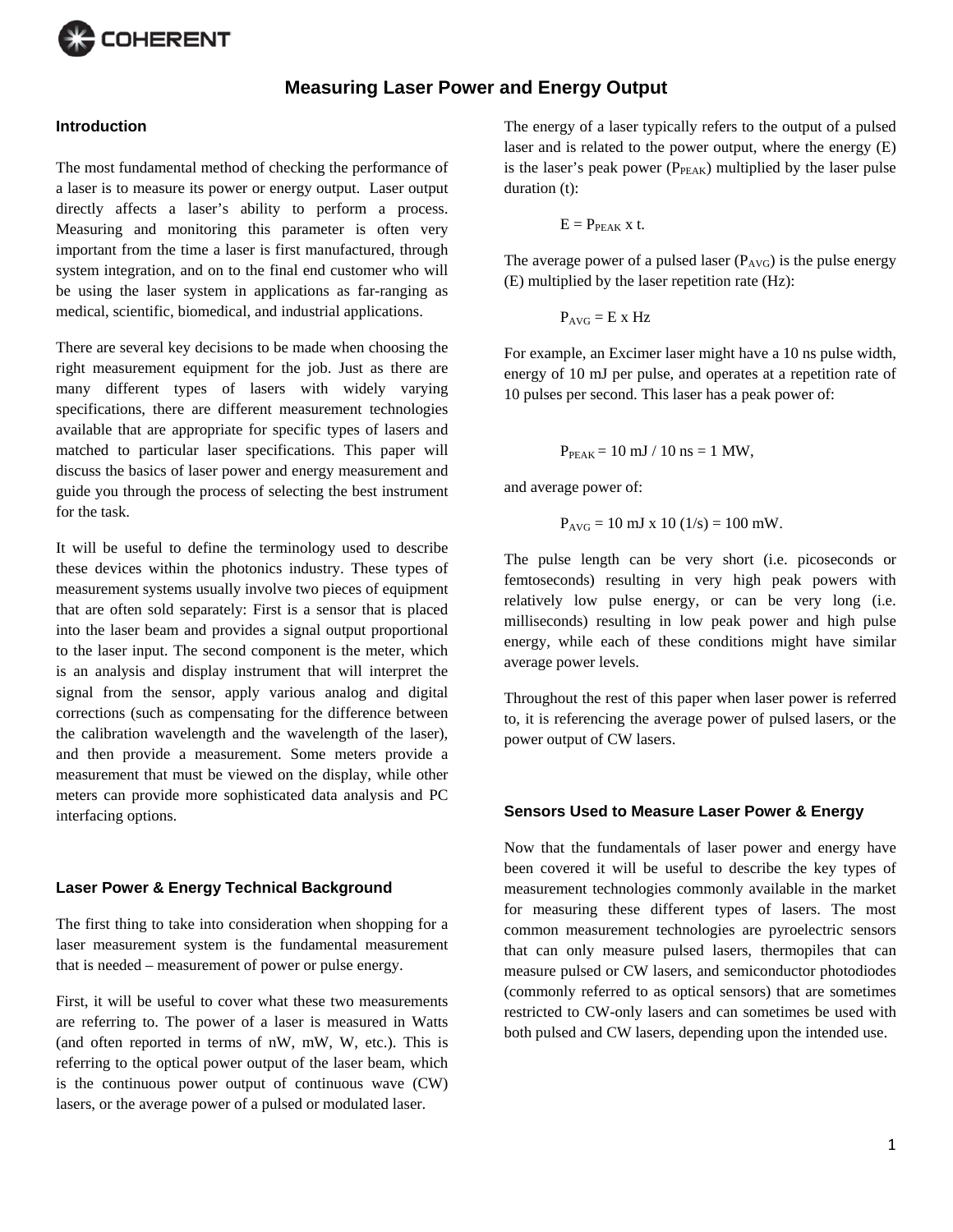

| <b>Technology</b>                   | <b>Measurement Type</b>                                                                                                                                                                                                                                                                |  |  |  |
|-------------------------------------|----------------------------------------------------------------------------------------------------------------------------------------------------------------------------------------------------------------------------------------------------------------------------------------|--|--|--|
| Pyroelectric sensors                | Measures the energy of pulsed lasers and can<br>only work with pulsed lasers<br>Average power is calculated by measuring<br>laser repetition rate and multiplying by the<br>pulse energy                                                                                               |  |  |  |
| Thermopile sensors                  | Measures CW lasers and integrates energy of<br>pulsed lasers to produce an average power<br>measurement<br>Can also be used to integrate the energy of a<br>single pulse – most common for measuring<br>energy of millisecond and longer pulse width<br>medical and industrial lasers. |  |  |  |
| Semiconductor<br>photodiode/Optical | Most often used for measuring low CW laser<br>power.<br>Also used in some sensors for measuring low<br>pulse energy, however, may not respond to<br>CW lasers when used in this way.                                                                                                   |  |  |  |

The image below shows what these sensor technologies typically look like. From left to right the sensors shown are an OP-2 photodiode, LM-45 thermopile, and J-50MB-HE pyroelectric sensor. Also pictured is a LabMax-TOP power and energy meter.



The following section will provide more depth of information about each sensor technology.

#### *Thermopile Sensors*

Thermopile sensors are a great all-purpose technology suitable



for many lasers. They are used for measuring CW laser power, average power in pulsed lasers, and are often used to integrate the energy of long pulses. Thermopile sensors absorb incident laser radiation and convert it into heat. This heat ultimately

flows to a heat sink that is held at ambient temperature by either convection-cooling or water-cooling. The temperature difference between the absorber and the heat sink is converted into an electrical signal by a thermocouple junction.

Thermopiles operate across a wide range of input powers, and unlike a photodiode-based sensor they will not saturate. The

spectral range is dependent upon the coating applied to absorb the laser power. The coating used on many thermopiles is broadband in nature and is relatively flat from the ultraviolet through the infrared. These sensors have natural response times on the order of several seconds for a low power sensor and up to one minute for a kilowatt sensor. When combined with a Coherent, meter a speed-up algorithm provides a much faster response – on the order of seconds for most sensors.

If you are measuring the power output of a CW laser with power levels from the tens of mW to kW level, or in the infrared region beyond 1800 nm (beyond the spectral limit of a Germanium photodiode sensor), a thermopile is most likely the best sensor choice. If the laser is pulsed, then the option of an energy sensor becomes available as well.



A unique capability of thermopile sensors is the ability to integrate the power of a single "long" laser pulse (long refers to pulses roughly 1 msec to up to several seconds in pulse length) over the pulse duration. The meter analyzes the output of the

thermopile and applies the integration through the use of an algorithm that results in a Joules reading. This is very useful for what are commonly called long-pulse medical or industrial type lasers. This type of measurement requires careful selection of the appropriate power sensor based upon the laser pulse being measured. Coherent's laser measurement catalog provides guidelines on how to select the correct sensor for these types of applications, and customers are always welcome to contact our sales staff for help.

Coherent has two lines of thermopile sensors. The "LM Model" line utilizes a unique thermopile disk in which the thermocouples are split into four quadrants, allowing the sensors to provide beam position information in addition to power measurement. The "PM Model" line incorporates traditional thermopile disks that provide power measurement without beam position information.

#### *Semiconductor Photodiode/Optical Sensors*

Semiconductor photodiode-based sensors convert incident photons into current that can be measured by our instruments. The photodiodes used in these types of sensors offer high sensitivity and low noise, enabling them to detect very low light levels. Attenuating filters must be used when operating above the milliwatt level to avoid saturation.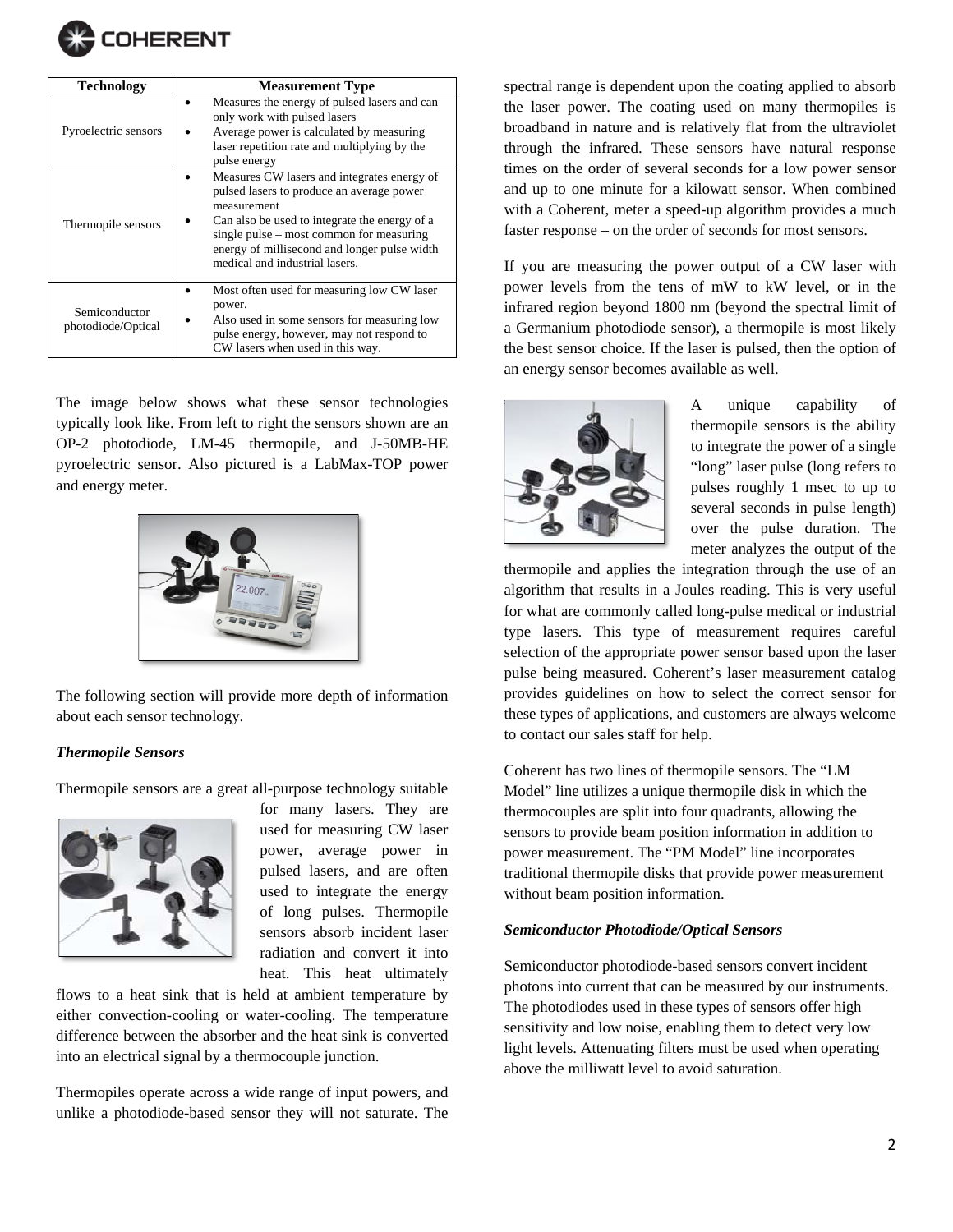

Photodiodes also have a fast response time, so they are convenient for tuning and peaking lasers. The spectral range is more limited than our other sensor technologies. These devices are also referred to as optical sensors. Semiconductor/optical sensors are limited to measuring CW laser power.

These types of sensors have several orders of magnitude



higher sensitivity than thermopile sensors and are quite stable. They do, however, suffer from photocurrent saturation. If the laser is in the nW to low mW range, a measurement system based upon an optical sensor is likely a great choice. If the laser

output is much above the tens of mW level then you should probably lean toward a thermopile sensor, or a pyroelectric sensor if the laser is pulsed and the repetition rate is less than roughly 10 kHz.

For low power measurement of pulsed lasers, Coherent does offer several EnergyMax energy sensors based upon photodiodes (such as J-10Si-LE). These are a great alternative to the typical power type optical sensors and allow measurement of pulsed lasers down to tens of pJ (equivalent to tens of nW average power at 1 kHz).



Most manufacturers of laser measurement devices are able to measure pulsed lasers with pyroelectric sensors at up to



roughly the 10 kHz level. So if you are using a pulsed laser with a repetition rate less than 10 kHz you have a choice between measuring pulse energy with a pyroelectric sensor or average power with a thermopile sensor. Lasers with repetition rates faster

than this will most likely require the use of a thermopile sensor to measure the average power.

An important benefit associated with pyroelectric sensors is that the measurement response is very fast, whereas, the response from a thermopile will be much slower. For example, a measurement system based upon a pyroelectric sensor will provide a measurement within several hundred microseconds, as compared to a thermopile system that might take several seconds to achieve a stabilized measurement.

# **Typical Measurement Capabilities of each Sensor Type**

It is often useful to understand the typical capability of each sensor type when shopping for a measurement solution. The following table outlines roughly what each type of sensor can measure. These are not meant to be considered rigid limitations as there are often certain sensor models within a particular technology that can push beyond the typical limits.

| <b>Laser</b><br><b>Type</b> | <b>Measurement</b><br><b>Needed</b>  | Power<br>Range              | Wavelength<br>Range            | <b>Sensor</b><br><b>Type</b> |
|-----------------------------|--------------------------------------|-----------------------------|--------------------------------|------------------------------|
| CW                          | Avg Power                            | $10 \text{ nW}$ to<br>50 mW | $250 \text{ nm}$ to<br>1800 nm | Optical-<br>Power Mode       |
|                             |                                      | $200 \mu W$ to<br>$>5$ kW   | $0.15 \mu m$ to<br>$12 \mu m$  | Thermopile                   |
| Pulsed                      | Avg Power                            | $200 \mu W$ to<br>$>5$ kW   | $0.15 \mu m$ to<br>$12 \mu m$  | Thermopile                   |
| Pulsed                      | <b>Energy Per</b><br>Pulse           | $100 \text{ nJ}$ to<br>>10J | $0.15 \mu m$ to<br>$12 \mu m$  | Pyroelectric                 |
| Pulsed                      | <b>Energy Per</b><br>Pulse           | 10 pJ to 800<br>n.J         | 325 to 1700<br>nm              | Optical-<br>Energy<br>Mode   |
| Long<br>Pulse<br>$(>1$ ms)  | Single Pulse<br>Integrated<br>Energy | 1 mJ to<br>>300J            | $0.15 \mu m$ to<br>$12 \mu m$  | Thermopile                   |

## **Selecting the Right Meter**

Once a sensor has been selected, meter selection consists of choosing a meter that is compatible with that sensor (i.e. making sure if a pulse energy sensor is chosen that the desired meter is also capable of measuring energy), as well as selecting a meter that provides the analysis capabilities that will be required such as statistics, data logging, or PC interfacing.

Coherent produces some meters that measure only power, some that measure only energy, and some that measure both. Power-only and energy-only meters offer simplicity and economy, but some advanced capabilities are sometimes only offered in meters that provide both power and energy measurements, so these products should be considered, even if the use is for a single measurement type.

Coherent offers a broad range of meters in terms of functionality and performance. Typically, the most important meter characteristics involved in selecting a particular model are the following:

### *Display Type*

Meter display types include digital and analog needle type feedback.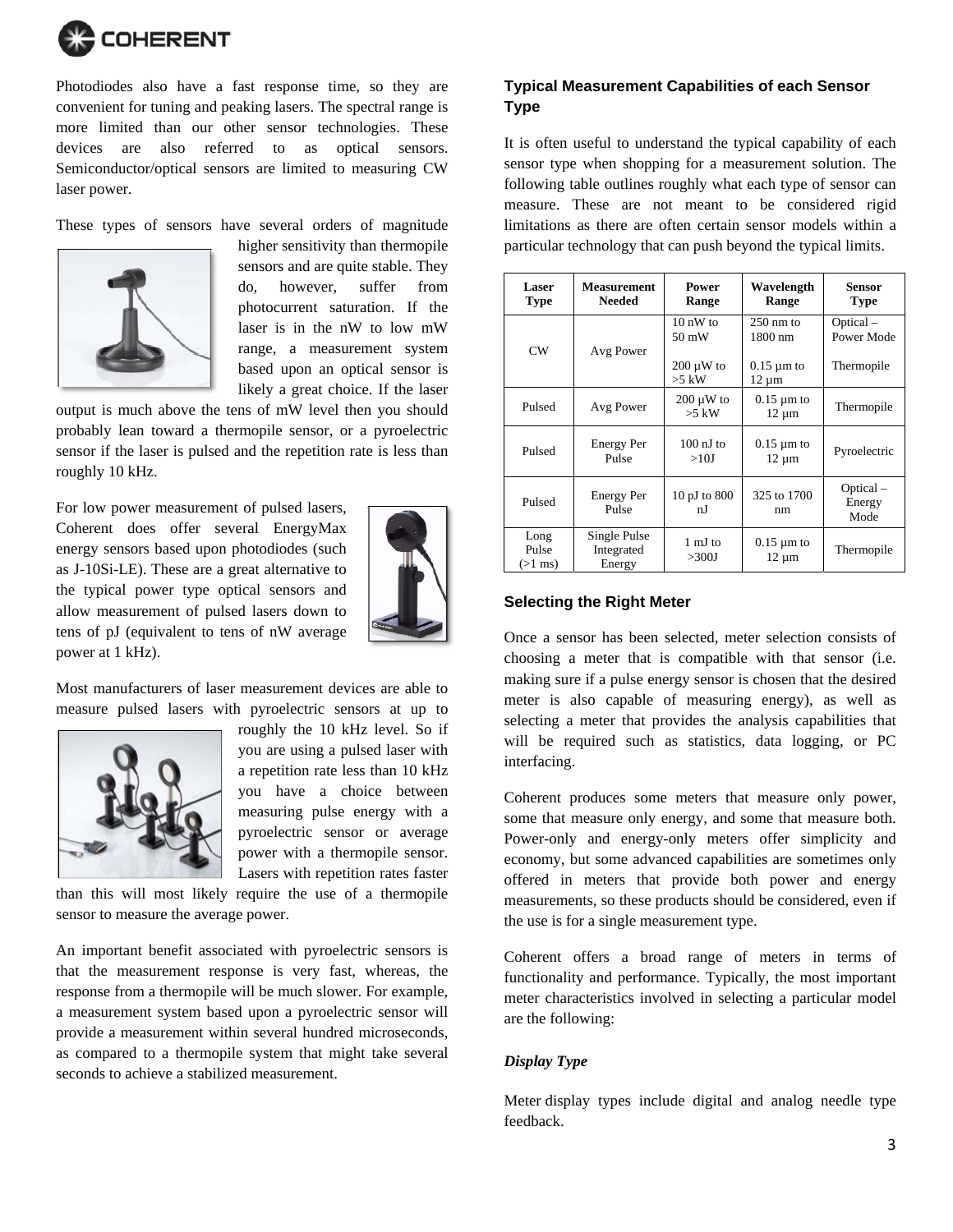

Digital meters include fixed-segment and graphical, and can typically be read with greater precision than analog meters. Fixed-segment display meters can include tuning indicators for peaking laser output, in addition to numerals and enunciators, but do not have graphing capabilities. Graphic displays are typically found on higher performance meters and allow for full graphing and on-screen menus.

## *Performance*

For power-only meters, the most important performance characteristic is usually the noise floor of the instrument, since this will determine the ability to make low-light level measurements and set the absolute accuracy and resolution of the device. For energy-only meters, the deciding performance characteristic is typically the maximum repetition rate. Most manufacturers carry a range of instruments. While all instruments are typically quite good, as the performance point moves up. The circuitry will contain higher resolution components in the analog-to-digital circuitry and include more complex digital signal conditioning and processing capabilities. Higher performance meters may also have higher bandwidth circuits, thus allowing faster pulsed lasers to be measured with energy sensors.

#### *Interface Options*

Computers are often used to control power/energy meters and other instruments, as well as to store and analyze acquired data. Coherent offers meters with IEEE-488 (GPIB), RS-232 and USB interfaces to enable communication with a host computer. Meters with these interfaces will include installable software that will allow the customer to control the meter remotely and acquire data on the PC without writing any custom software. Drivers are also typically provided to allow customers to write their own customized software for unique applications.

#### *Analysis Capabilities*

Some meters have built in capabilities for logging data and performing various statistical calculations on stored entries, averaging and wavelength correction. More sophisticated energy meters can provide values for irradiance, fluence, ratiometric calculations and other parameters. This can be an important feature if the customer wants to perform an analysis on a data set and quickly record a statistical result without going to the trouble to import the data into a spreadsheet program on a PC later.

## *Other Meter Considerations*

There are a number of other applications related factors that may be important when selecting a measurement system. For



example, physical size is a consideration in meters for use by field service personnel; Coherent makes a number of hand held meters for these uses. Some meters offer extensive programmability, and can be configured for simplified use by production line personnel (e.g. go/no go reading), or interfaced with other test equipment.



Shown to the left are a few examples of laser power and energy meters ranging from a basic FieldMate meter that only measures laser power, to a FieldMaxII meter that allows power and energy to be measured and adds statistics and USB interfacing, to a more

advanced data analysis platform based upon the LabMax meter that works with all sensors and contains numerous PC interfacing options.

# **Calibration**

Most laser power and energy sensors and meters sold on the market are calibrated and traceable to a national standards laboratory and are sold with a traceable calibration certificate. In the case of Coherent, our meters and sensors are calibrated against NIST-traceable working standard sensors which are, in turn, calibrated against NIST-calibrated golden standard sensors. These working and golden standards are maintained with the utmost care, recalibrated annually, and verified even more regularly. We maintain multiple NIST-calibrated standards at many laser wavelengths to support the growing calibration needs of our customers.

Optical calibration is a core competency at Coherent and we strive to continually improve our methods, precision, and repeatability. Additionally, most of the calibrations are performed with highly automated systems, thus reducing the possibility of human error. We also strive to deliver the best service in the industry, with a knowledgeable and responsive staff, and rapid turnaround.

As the largest laser manufacturer in the world, Coherent has been able to build state-of-the-art calibration facilities containing the widest possible range of laser types and